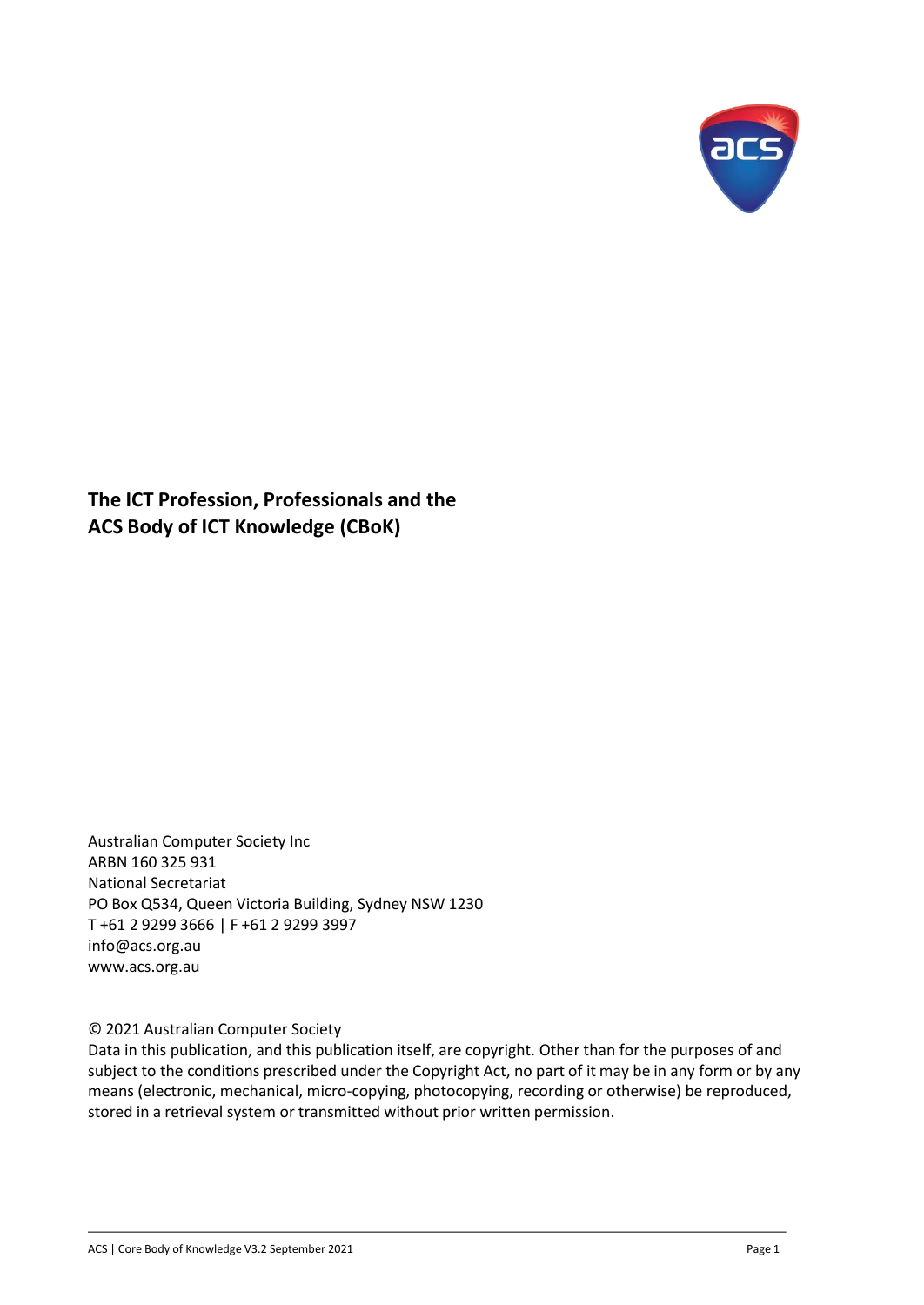## **CONTENTS**

## 1. Introduction

- 1.1 Authority
- 1.2 Applications of this document
- 2. The ICT Profession
	- 2.1 Defining the ICT Profession
	- 2.2 Defining an ICT Professional
- 3. The ACS Body of ICT Knowledge
	- 3.1 Professionalism as it applies in ICT
	- 3.2 Core ICT Knowledge
	- 3.3 In-depth ICT Knowledge

#### **1. Introduction**

ACS is the professional association for ICT professionals in Australia. To support a range of ACS activities, and to provide a basis for interaction with other institutions in the ICT industry, the Society has prepared this document to articulate its understanding of the ICT profession, the ICT professional and the ICT knowledge that is required of such a professional.

This document has a long history. Since its origin in mid-1990s it has been redeveloped several times to meet the changing face of ICT and the developing role of the ACS.

## **1.1 Authority**

The Profession Advisory Board is the delegated authority for the development and oversight of professional standards including review and continuous improvement of *The ICT Profession, Professionals and the ACS Body of ICT Knowledge (CBoK)*.

#### **1.2 Applications of this document**

*CBoK* is a reference document, that is it is independent of the various uses to which it may be applied. Some users and applications of this document include:

#### *Industry Organisations*

To assist with ICT professional position descriptions, assessment of candidates and professional development for initial and ongoing professional practice.

#### *Educational Institutions*

This document is not a curriculum for an ICT higher educational program. However, it specifies the types of knowledge any program would need to address if it were to claim that it equips a graduate with professional-level ICT knowledge and skills.

#### *Government*

CBoK is a useful document for discussions with government on workforce planning, skills classifications and so on.

#### *The ACS*

The *CBoK* is used by the ACS to support its assessment activities for:

- Accreditation of educational programs
- Certification
- Professional membership
- Skills Assessment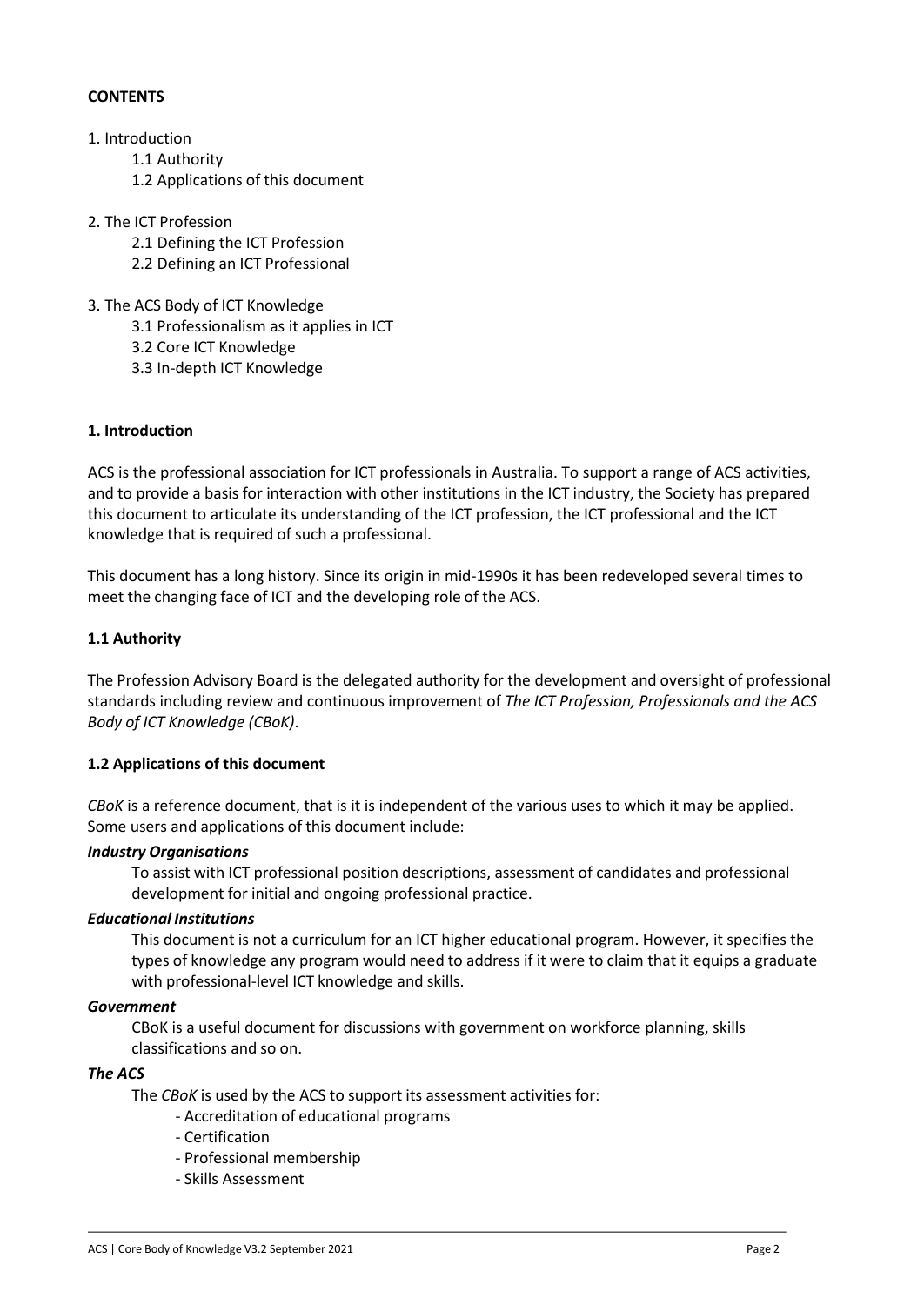## **2. The ICT Profession**

Professions Australia defines a profession as being:

"… a disciplined group of individuals who adhere to ethical standards and who hold themselves out as, and are accepted by the public as, possessing special knowledge and skills in a widely recognised body of learning derived from research, education and training at a high level, and who are prepared to apply this knowledge and exercise these skills in the interest of others."

(Australian Council of Professions (2003) *What is a profession?)*

## **2.1 Defining the ICT Profession**

Since the 1950s information technologies have developed to the extent that they are now pervasive in the global economy and society.

ICT captures data and information and uses computational processes for control in cyber-physical systems, for routine data processing, for providing information for human thinking and for knowledge-based activity and support such as diagnosis and advice.

The ICT industry develops, systematises, deploys and maintains information technologies while other industries, health, transport, finance, government and so on, use these technologies as part of wide range of different activities.

The ICT profession is that part of the ICT industry comprising the 'disciplined group of individuals' who occupy responsible roles in the industry. Professional roles evolve over time, more so in ICT than in most professions as the technology changes rapidly as do the contexts of its application. The roles, and the professional skills needed for practice, are the subject of a number of frameworks including:

Skills Framework for the Information Age

European framework for ICT Professionals

The Australian and New Zealand Standard Classification of Occupations ANZSCO)

Australian ICT professional roles and skills are reviewed regularly by the ACS (Digital Pulse).

In Australia, ICT professionals do not require a licence to practise. However, certification of professionals is one of a number of pre-requisites for inclusion in the ACS Professional Standards Scheme as covered by the Professional Standards Act 1994 (NSW). Professional Standards Schemes are legal instruments that bind occupational associations such as ACS to monitor and improve the professional standards of their members in order to protect consumers of ICT professional services.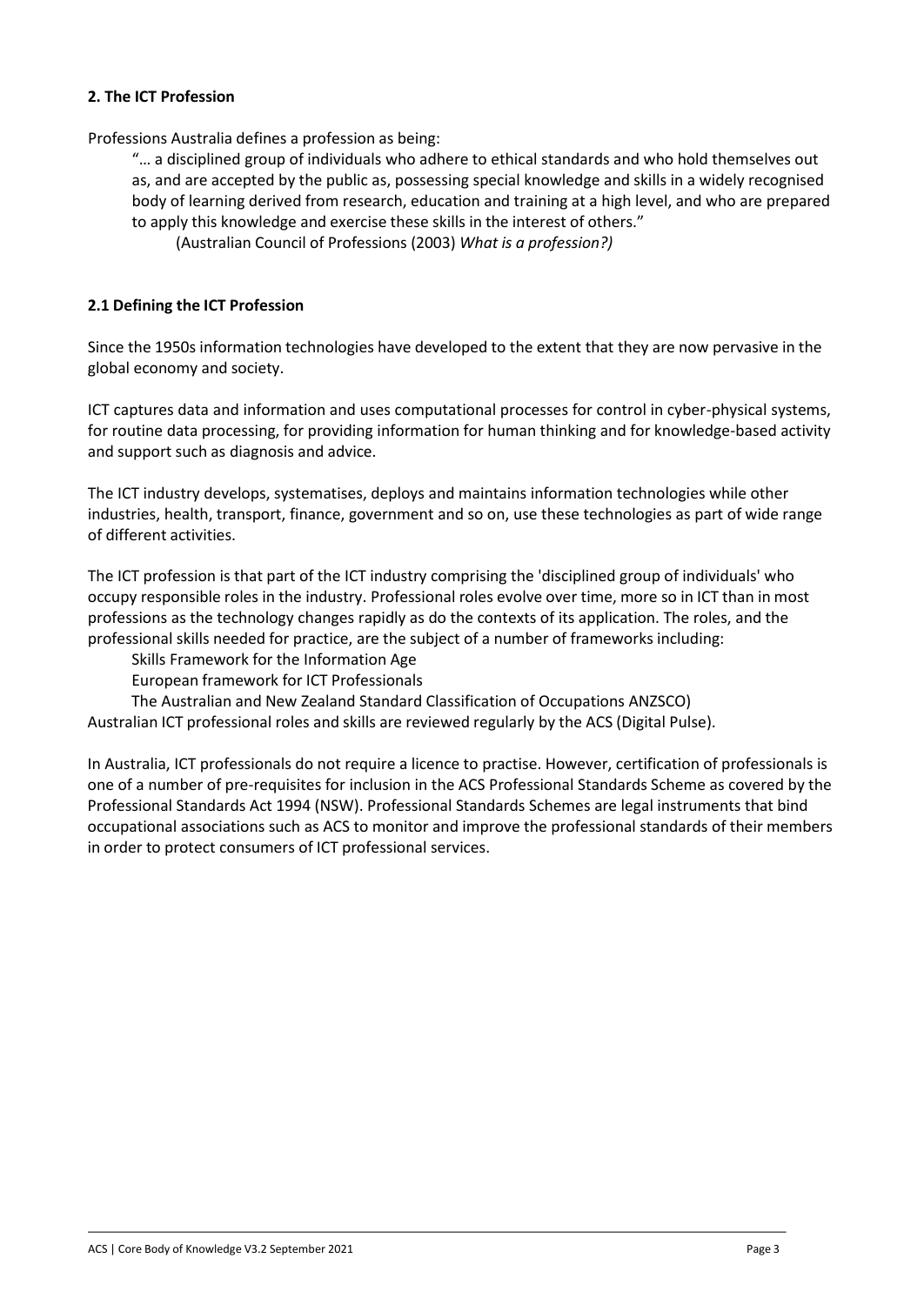## **2.2 Defining an ICT Professional**

Professionals have specialist skills which can be relied upon. It is a legal requirement that professionals exercise those skills to an appropriate level expected by the relevant profession. Any damage arising from a failure by the professional to exercise the required level of skill may mean that a legal judgement is made against them if their lack of professionalism caused loss to others.

The hallmarks of an ICT professional are:

- Professionalism as it applies in ICT

ICT professionals adhere to the principles of professional ethics, especially as described in the ACS Code of Professional Conduct. Professionals predict and assess the consequences of their work, prioritising the greater good and the public interest and acting accordingly. They accept the responsibility that comes with professional autonomy and conduct themselves in an objective, non-discriminatory and culturally sensitive manner. They undertake continuing professional development.

- Knowledge of Core ICT

ICT professionals appreciate the breadth of the large ICT landscape. They can explain and account for new technologies as they understand ICT fundamentals and infrastructure, data and software, and how these are integrated into systems. They understand the organisational context for systems including the governance and management of ICT. Regardless of their professional role, ICT Professionals are capable of managing projects and evaluating quality, especially with respect to information and cyber security.

- In-depth knowledge in an area of ICT

ICT professionals possess in-depth knowledge and skill necessary to fulfill a particular role in the ICT profession. They have a strong theoretical base in the relevant field, informed by current standards and best practice guidelines, and by research and industry literature.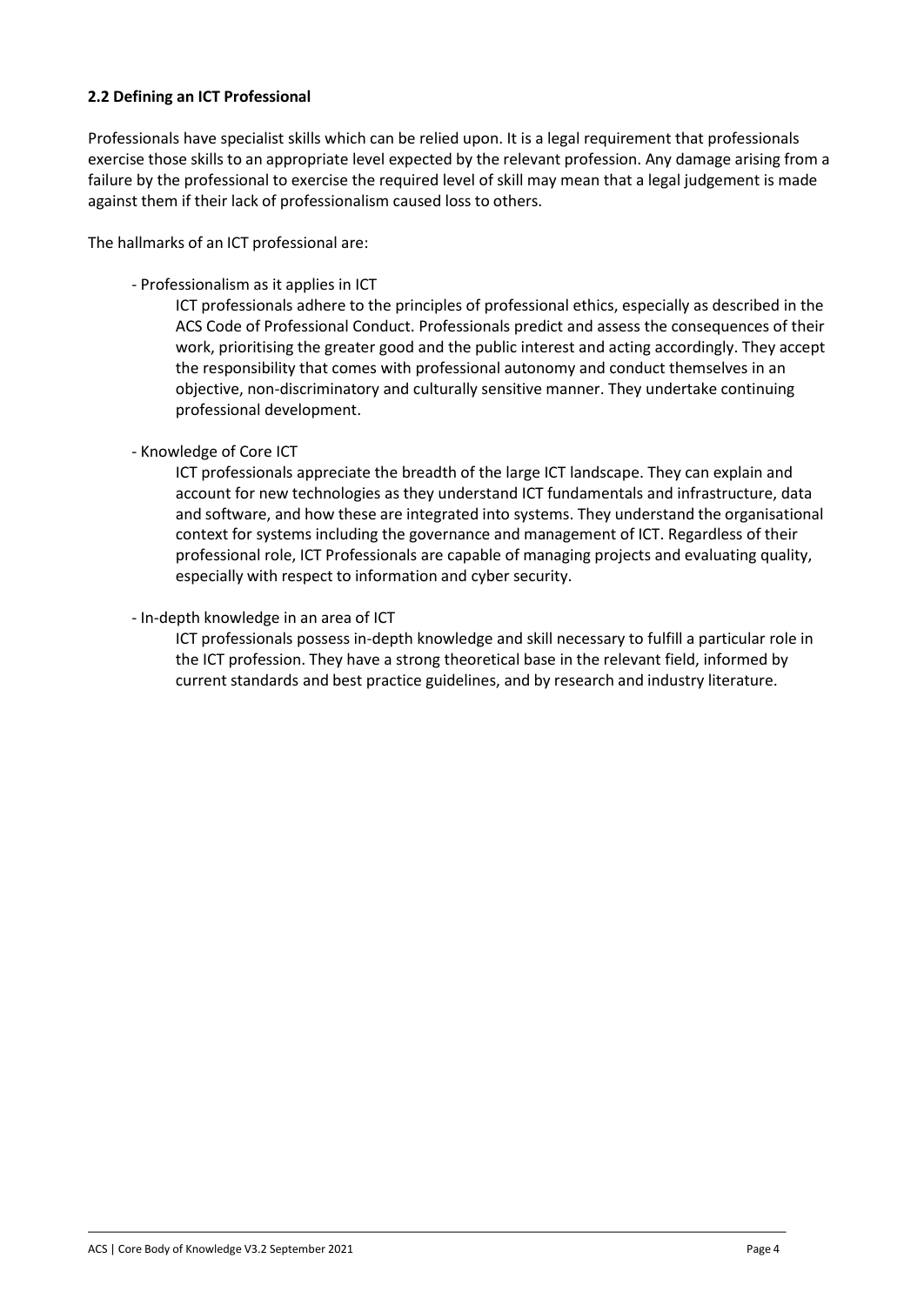## **3. The ACS Body of ICT Knowledge**

The ACS Body of ICT Knowledge (known as CBoK) identifies the types of knowledge that support the activities of being an ICT professional. The three hallmarks of an ICT professional provide the framework for organising the knowledge categories

Professionalism as it applies in ICT Core ICT Knowledge In-depth ICT Knowledge

## **3.1 Professionalism as it applies in ICT**

There is a generic knowledge base that professionals from any field will possess. Applying this to ICT produces the following knowledge categories of an ICT professional:

#### *Professional ICT Ethics*

- Fundamental ethics notions (stakeholders, responsibility, harm, benefit, rights, virtues, duty, respect and consequences) and ethics theories
- Methods of ethical reasoning, analysis and reflection, ethics canvas
- Professional ethics issues: general professional issuessuch as conflict of interest, confidentiality
- ICT specific ethics issues: adverse stakeholder impacts of ICT, surveillance and privacy, data matching, autonomous computing, digital divide, etc.
- Integrity systems: the ACS Code of Professional Conduct, ethics committees and protections whistle blowing

#### *Impacts of ICT*

- Impacts of ICT on society (cyber warfare; surveillance, privacy and civil liberties, cybercrime and hacking, digital divide, technology reliance, intellectual property and legal issues)
- Impacts of ICT on organisations, workplaces, jobs and skills

#### *Working Individually and in ICT development teams*

- Team organisation, development and management, especially of multi-disciplinary, diverse ICT teams; collaboration, group dynamics, leadership styles, conflict resolution, groupware and virtual teams
- Individual time management, workflow and information management
- Working effectively within an organisational context

#### *Professional Communication*

- Communication with different audiences (technical, managerial, users and non-digitally orientated audiences) in different forums (meetings, presentations, networking)
- Forms and styles of documentation technical reports and specifications, progress reports

#### *The Professional ICT Practitioner*

- Domestic and international law as it applies to ICT
- The professional society (the ACS), certification to practise, legal liabilities and indemnity
- Continuing professional development, career upskilling, networking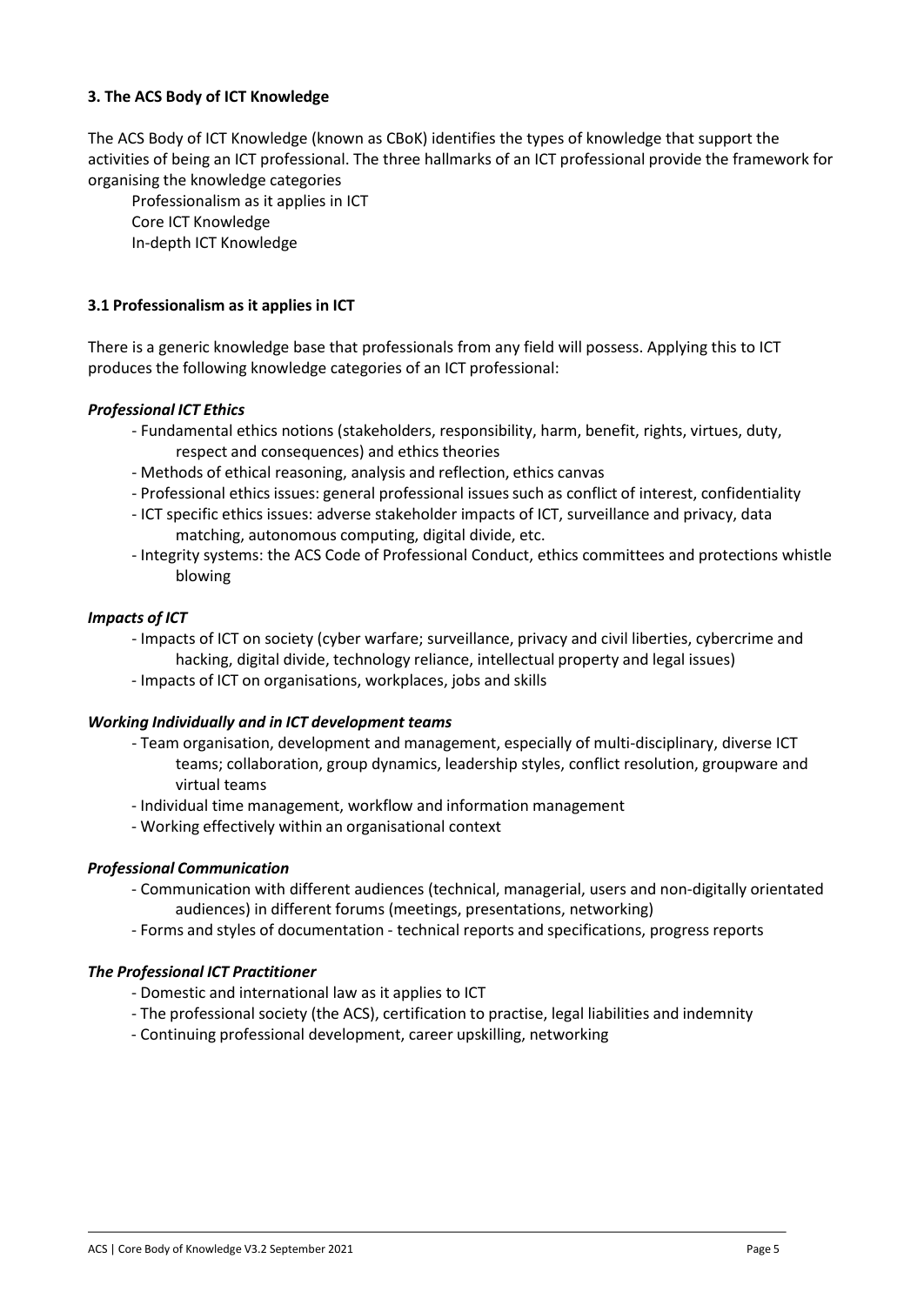# **3.2 Core ICT Knowledge**

Knowledge of the breadth of ICT provides the foundation of a professional's in-depth knowledge and the context of its application. Core ICT knowledge may be conceptualised as covering the topics identified in Figure 1, showing the components that make up an ICT system (centre box) the fundamentals on which it rests, the projects that create it and the governance structure within which it operates.



*Figure 1: The Concepts comprising Core ICT Knowledge*

# *ICT Fundamentals*

- Computational thinking: situation analysis and modelling using a range of methods and patterns to frame it so a computer system could operate effectively within it.
- Design thinking: methods and tools that are used for handling abstraction could vary a great deal with the branch of ICT, from circuit diagrams to data modelling tools to business process modelling
- Information processing in humans and machines, artificial intelligence
- Systems thinking: components and interactions between them, structure and function, emergent properties and functions, systems layers
- History of computing and ICT, drivers of technology evolution and trends for the future
- Social and individual impacts of ICT deployment

# *ICT Infrastructure*

- ICT hardware components and organisation: the creation, communication and processing of digital signals using sensors and activators, processors and storage
- Cyber-physical systems: process control, the internet of things, robotics, biometrics, autonomous vehicles, GPS
- Network and internetwork concepts and protocols, wireless and mobile computing, cloud and distributed systems
- Systems software and operating systems managing the architecture

#### *Information & Data Science and Engineering*

- Nature of data, information and knowledge, meta-data, abstraction and representational quality
- Data modelling and semantics, relational data engineering processes
- Database Management Systems and SQL, non-relational systems (blockchain, NoSQL, files)
- Data Science and Engineering, data analytics, mining and visualisation, big data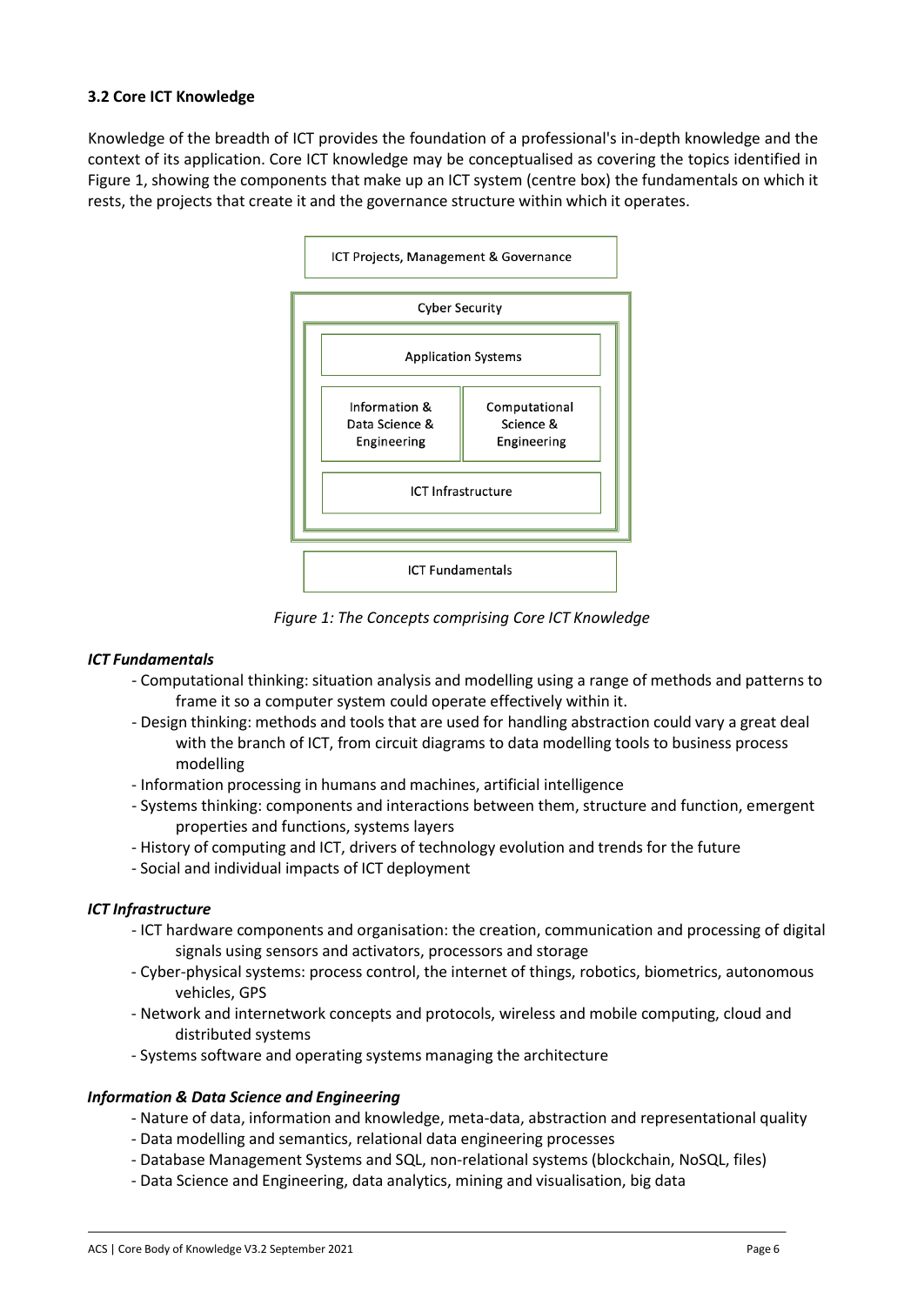## *Computational Science and Engineering*

- Nature of computational functions, states and transitions, procedural, declarative and artificial neural net approaches to creating computational functions, abstraction and virtualisation, complex and adaptive computing
- Process and algorithm modelling: methods of algorithm design, software quality
- Programming: programming language constructs, coding methods, scripts and apps, interfaces
- Software Engineering: systematic practices of specification, development and testing to produce reliable, safe, maintainable computing systems, integrated development and configuration management environments

### *Application Systems*

- Analysis of human activity systems, ontological modelling, specifying organisational and external context of computing systems, impact and user experience analysis
- Integration of systems components into coherent socio-technical systems
- Types of application: organisational operations (transaction processing, executive information systems), simulation and decision support, information management (digital document (text, video, sound, image) creation, storage, communication and information retrieval), knowledge management, digital platforms and markets
- User experience: interface design, physical and cognitive ergonomics
- Application context where specifically linked to ICT: Domain attributes (e-health, e-business, transport and logistics, agriculture, e-government, etc), language and cultural factors, users work practices and organisational contexts

#### *Cyber Security*

- Nature of Cyber Security: forms of attack, prevention, detection, mitigation and repair
- Information assets to be secured (hardware, networks, software, data) and the different means of securing them, cryptography
- Human security roles and behaviours, rights and obligations (privacy)
- Cyber Security risk assessment, policy, management and testing, forensics

#### *ICT Projects*

- Nature and types of projects: exploratory, prototype, agile, maintenance, construction and acquisition, etc
- Project initiation: stakeholders, benefits specification, scope and requirements, quality and acceptance criteria, cost/benefit, risk and time budgets
- Project management: team management, estimation techniques, project scheduling, quality assurance, configuration management, project management tools, progress analysis, reporting and presentation techniques
- Installation and change management, benefits realisation and impact assessment

#### *ICT Management and Governance*

- Fundamental governance principles (strategy development, establishment and monitoring systems for management and policy)
- Organisational context, staffing roles and skills (SFIA, e-CF), organisational culture
- Digital transformation and disruption, change management
- Service and product management, the ongoing operation of ICT using frameworks like the Information Technology Infrastructure Library (ITIL) and Control Objectives for Information and Related Technology (COBIT)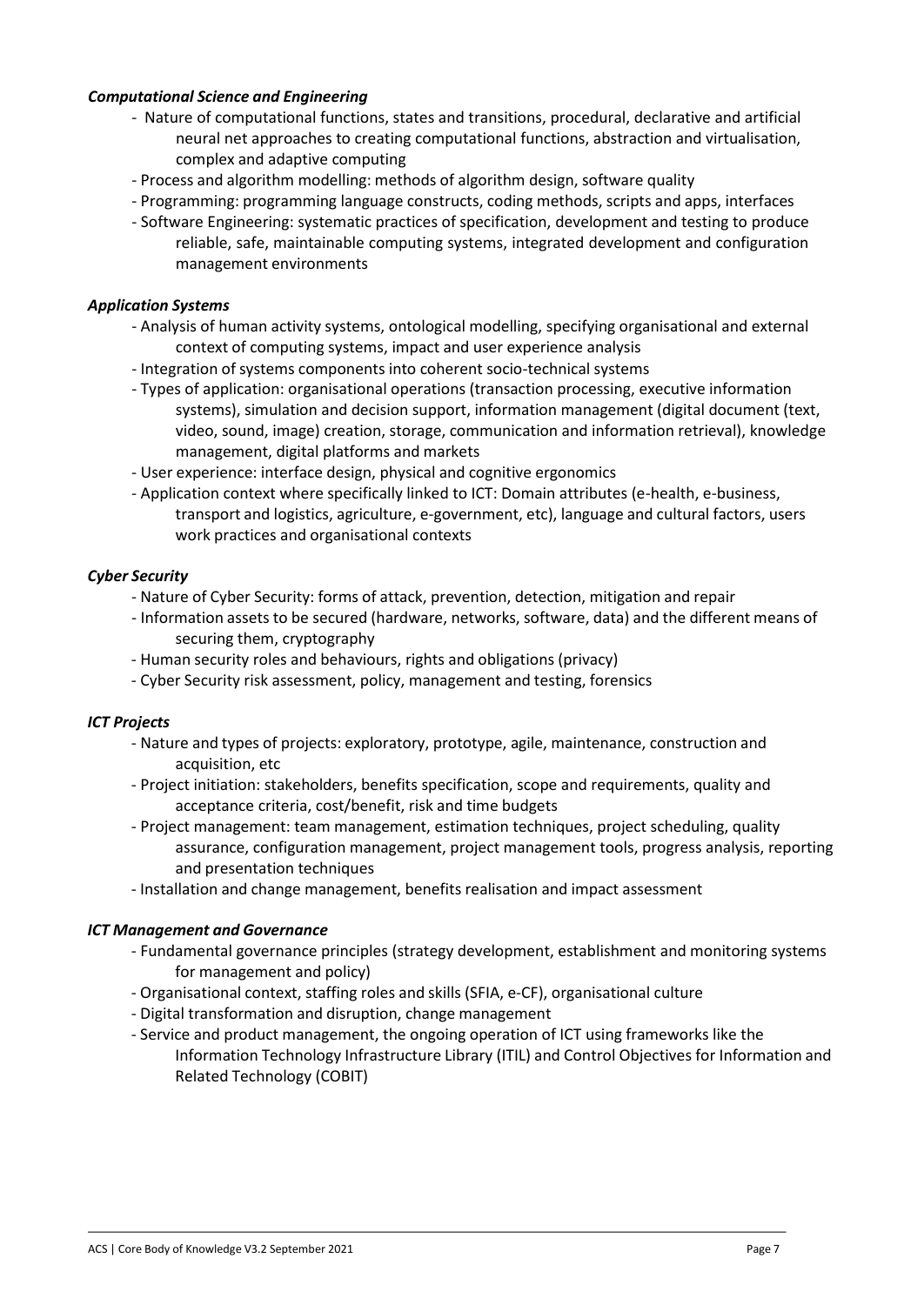# **3.3 In-depth ICT Knowledge**

An ICT professional has in-depth knowledge and experience to perform a significant professional role or roles. The ACS is a signatory to the Seoul Accord which, in Section D, requires of an ICT professional the indepth knowledge to solve complex computing problems.

The in-depth knowledge and skills needed by a business analyst are not like those of a network engineer, or a cyber security specialist. Knowledge areas change over time and present quite differently in different professional situations. Professional practice often involves knowledge and skills outside the ICT domain.

Many knowledge areas have well developed disciplines associated with them which have their own Bodies of Knowledge (See SFIA *List of Bodies of Knowledge*). Some examples include:

Information Technology *ITBoK*, ACM, European Union Computer Science: *CSBoK* Software Engineering: *SweBoK* IEEE, *SWBoK* ACM (and see the *ACS-Engineers Australia Joint Board)* Information Systems: *ISBoK*, *BABoK* Cyber Security: *CyBoK* Data Science: *DSBoK* Project Management: *PMBoK*

Each of these bodies of knowledge have been created within their own context and for their own purposes. Each contains knowledge areas beyond the *Core ICT knowledge* identified in this ACS CBoK and none fully cover all required Core ICT knowledge areas. Figure 2 provides an impression of the relationship between Core ICT Knowledge and other bodies of Knowledge. The diagram is not an accurate depiction of relative contents of the various BoKs but an illustration bringing together some of the disparate BoKs and showing their relationship with the ACS CBoK.



*Figure 2: An Impression of the Relationship between Core ICT knowledge and some related Bodies of Knowledge*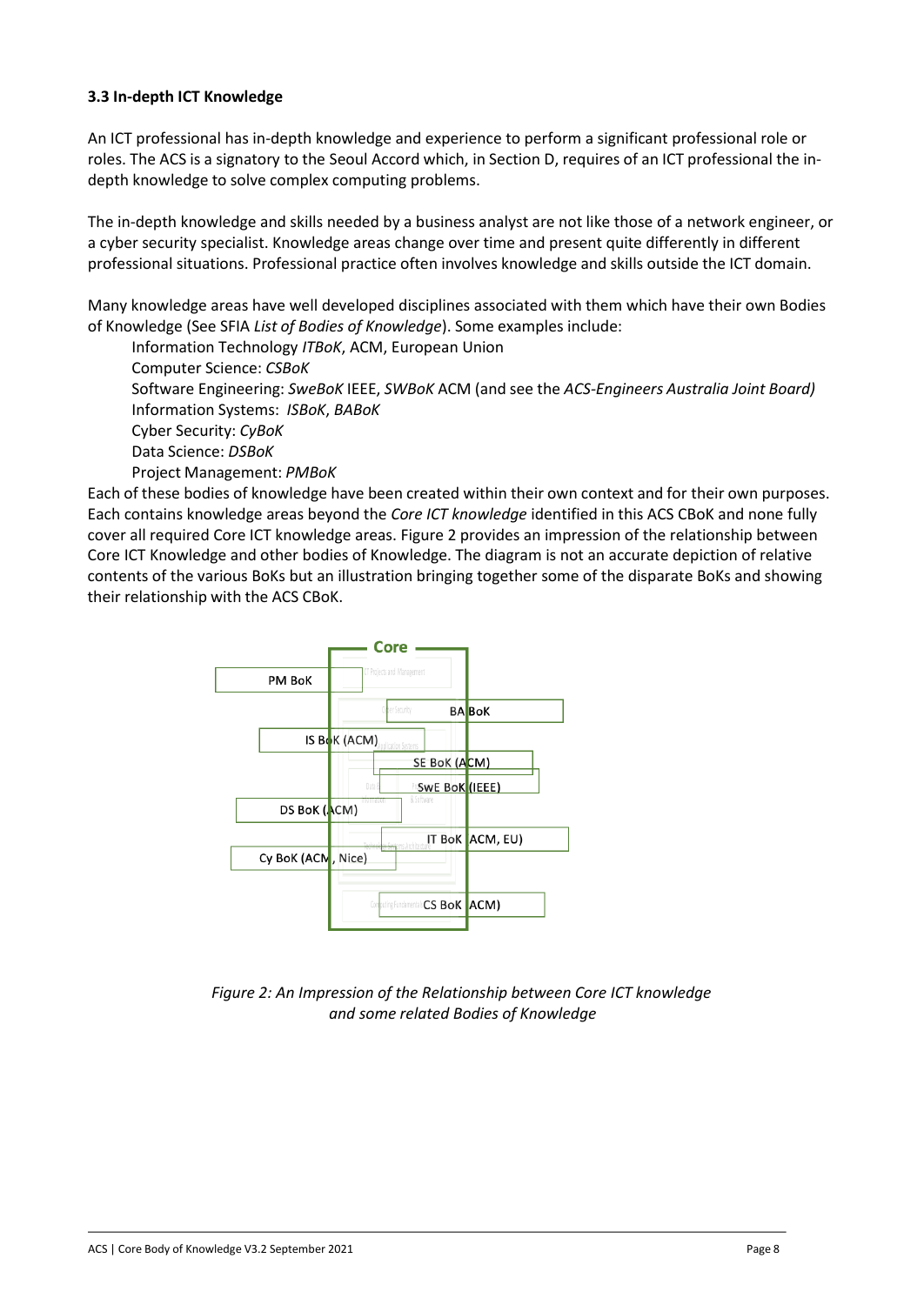**References** *(links current at 1 August 2021)*

**[ACM](https://www.acm.org/)** Association for Computing Machinery

**[ACS](https://www.acs.org.au/)** Australian Computer Society

- [Digital pulse](https://www2.deloitte.com/au/en/pages/economics/articles/australias-digital-pulse.html)
- ACS-EA Joint Board

[ANZSCO](https://www.abs.gov.au/AUSSTATS/abs%40.nsf/allprimarymainfeatures/FCC055588D3EBA19CA2584A8000E7889?opendocument) Australian and New Zealand Standard Classification of Occupations

**[COBIT](https://www.itgovernance.co.uk/cobit)** 

IEEE [Computer](https://www.computer.org/) Society

**[ITIL](https://www.ibm.com/cloud/learn/it-infrastructure-library) IT Infrastructure Library** 

e-[CF](https://www.ecompetences.eu/) European e-Competence framework - [EU IT](https://www.ecompetences.eu/eu_ict_bok/) BoK

**[SFIA](https://sfia-online.org/en/sfia-8/making-the-next-version-of-sfia#autotoc-item-autotoc-3) Skills Framework for the Information Age** - List of Bodies of [Knowledge](https://sfia-online.org/en/tools-and-resources/bodies-of-knowledge/list-of-bodies-of-knowledge)